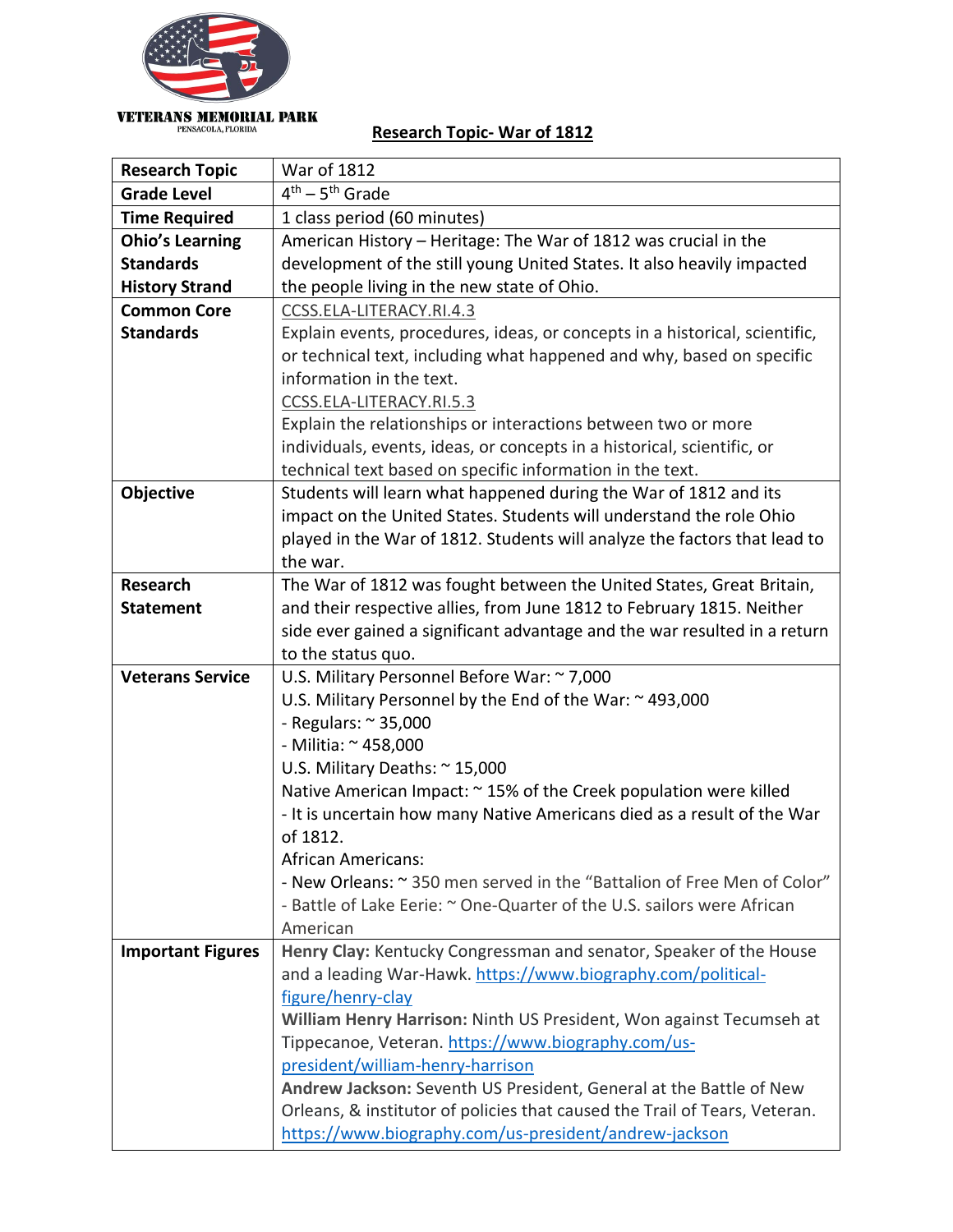|                          | Charles Ball: African American, served in the Chesapeake Bay Flotilla of<br>the U.S. Navy, Veteran. https://www.nps.gov/people/charles-ball.htm                     |
|--------------------------|---------------------------------------------------------------------------------------------------------------------------------------------------------------------|
|                          | Francis Scott Key: American Lawyer, author of the Star-Spangled                                                                                                     |
|                          | Banner. https://www.biography.com/writer/francis-scott-key                                                                                                          |
|                          | Thomas Macdonough: US Naval Officer, won the Battle of Lake<br>Champlain, Veteran. https://www.britannica.com/biography/Thomas-<br>Macdonough                       |
|                          | James Madison: Founding Father, 4th US President, Father of the<br>Constitution. https://www.biography.com/us-president/james-madison                               |
|                          | Oliver Hazard Perry: An American naval officer & Victor at the Battle of<br>Lake Erie, Veteran. https://www.britannica.com/biography/Oliver-<br><b>Hazard-Perry</b> |
|                          | The Prophet: Named Tenskwatawa, a Shawnee visionary and brother of<br>Tecumseh. https://ohiohistorycentral.org/w/Tenskwatawa                                        |
|                          | Tecumseh: Shawnee chief and leader, Fought against American<br>expansion into Ohio, Ohioan. https://www.biography.com/political-<br>figure/tecumseh                 |
|                          | Davy Crockett: Frontiersman, Folk hero, Congressman, Veteran.<br>https://www.biography.com/military-figure/davy-crockett                                            |
|                          | Lucy Brewer: Fought in the War pretending to be George Baker,                                                                                                       |
|                          | Veteran. https://www.britannica.com/biography/Lucy-Brewer                                                                                                           |
|                          | Betsy Doyle: Carried cannon balls to defend Fort Niagara.                                                                                                           |
|                          | https://www.history.com/topics/american-revolution/betsy-ross                                                                                                       |
|                          | Battalion of Free Men of Color: African American and Haitian                                                                                                        |
|                          | immigrants who fought at the Battle of New Orleans, Veterans.                                                                                                       |
|                          | https://www.wikitree.com/wiki/Space:                                                                                                                                |
|                          | 1st BATTALION OF FREE MEN OF COLOR#1st Lieutenants:                                                                                                                 |
|                          | Jacob Brown: General, known as the "Fighting Quaker", Veteran.                                                                                                      |
|                          | https://www.britannica.com/biography/Jacob-Jennings-Brown                                                                                                           |
|                          | Winfield Scott: American General, Fought on the Niagara frontier,                                                                                                   |
|                          | Veteran. https://www.britannica.com/biography/Winfield-Scott                                                                                                        |
| <b>Introduction</b>      | Several factors led to the beginning of the War of 1812. Before the war,                                                                                            |
|                          | Great Britain and France were fighting the Napoleonic Wars. To prevent<br>the United States from helping France, Great Britain passed trade                         |
|                          | restrictions, including the Orders in Council, which restricted trade with                                                                                          |
|                          | France. British sailors continued to anger Americans by removing sailors                                                                                            |
|                          | from American merchant vessels to serve on British ships. The final                                                                                                 |
|                          | straw was the fact the British continued to trade with Native Americans                                                                                             |
|                          | thereby bolstering their efforts to resist American westward expansion.                                                                                             |
|                          | This impacted Ohioans who were in conflict with Native Americans.                                                                                                   |
|                          | President James Madison asked Congress to declare war in June 1812.                                                                                                 |
| <b>Supporting Idea I</b> | The US Navy performed admirably during the war against the British                                                                                                  |
|                          | Navy which was considered far superior to the American fleet. At sea,                                                                                               |
|                          | the young US Navy quickly won several surprising victories - the USS                                                                                                |
|                          | Constitution defeated the HMS Guerriere and Captain Stephen Decatur                                                                                                 |
|                          | captured the HMS Macedonian. On September 13, 1813, Master                                                                                                          |
|                          | Commandant Oliver H. Perry defeated a British squadron at the Battle                                                                                                |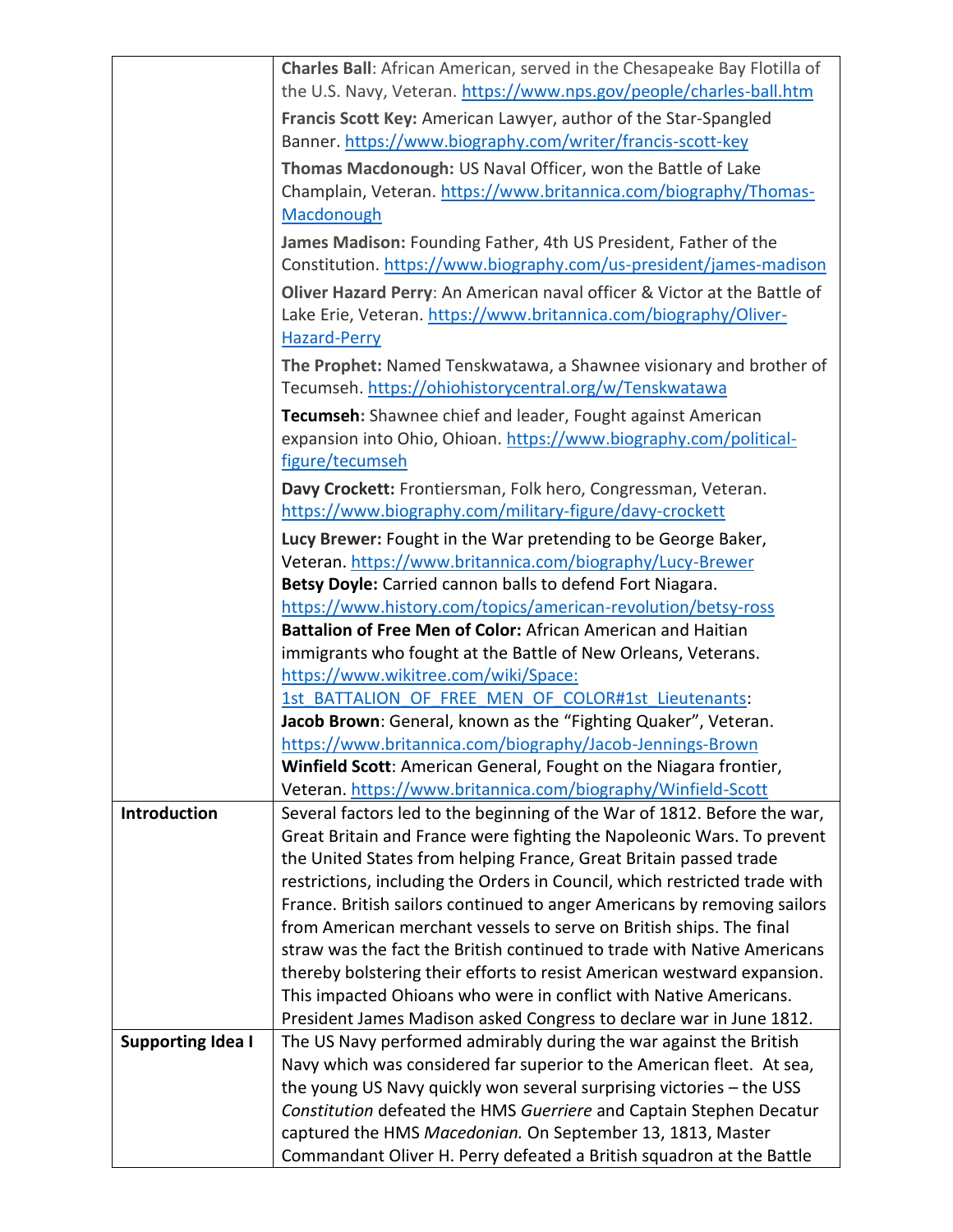|                            | of Lake Erie, a battle which took place in Ohio. This victory allowed    |
|----------------------------|--------------------------------------------------------------------------|
|                            | Major General William Henry Harrison's army to retake Detroit and        |
|                            | defeat the British at the Battle of the Thames. To the east, American    |
|                            | troops successfully attacked York, Ontario on July 5, 1814, Brigadier    |
|                            | General Scott won the Battle of Chippewa. During the war, several        |
|                            | battles were fought in Ohio including the Battle of Marblehead           |
|                            | Peninsula on September 29, 1812, the Siege of Fort Meigs from April 28   |
|                            | - May 9, 1813, Battle of Fort Stephenson on August 2, 1813, and the      |
|                            | Battle of Lake Erie (Put-In-Bay) on September 10, 1813. Most of these    |
|                            |                                                                          |
|                            | battles involved Americans fighting against Native Americans led by      |
|                            | Tecumseh, both sides fighting for control of the land.                   |
| <b>Supporting Idea II</b>  | After defeating Napoleon, the British entered the Chesapeake Bay and     |
|                            | burned Washington DC in retaliation for the burning of York. The British |
|                            | were later turned back at Fort McHenry during the Battle of Baltimore.   |
|                            | This battle led to the writing of the Star-Spangled Banner by Francis    |
|                            | Scott Key. With Britain bringing its military might to bear and with     |
|                            | coffers of the US Treasury nearly empty, the Madison Administration      |
|                            | commenced peace talks in mid-1814. Meeting at Ghent, Belgium, they       |
|                            | ultimately produced a treaty which addressed some of the issues that     |
|                            | had led to the war. With the conflict at a military stalemate and the    |
|                            | reemergence of Napoleon, the British were happy to agree to a return     |
|                            | to the pre-war status quo. The Treaty of Ghent was signed December       |
|                            | 24, 1814.                                                                |
| <b>Supporting Idea III</b> | While the signing of the Treaty of Ghent ended the war, fighting         |
|                            | between the British and Americans continued until January 8, 1815 with   |
|                            | the Battle of New Orleans. The battle was between a British invasion     |
|                            | force led by Major General Edward Pakenham and an American force         |
|                            | led by Major General Andrew Jackson. The battle ended with a decisive    |
|                            | victory for the Americans and proved that America was a major player     |
|                            | on a global scale. This victory also made Andrew Jackson a hero in the   |
|                            |                                                                          |
|                            | eyes of the American people and played a large role in his election as   |
| <b>Conclusion</b>          | America's seventh president.                                             |
|                            | While the war was not a decisive victory for either side, the Battle of  |
|                            | New Orleans and other conflicts increased the national pride of          |
|                            | Americans. It proved to the world that America had the potential to      |
|                            | become a major power. In Ohio, the war led to the end of British         |
|                            | occupation near the Great Lakes and left the Native Americans without    |
|                            | any support.                                                             |
| <b>Resources</b>           | What Caused the War of 1812? (Documenting the War of 1812)               |
|                            | Author: Sally Senzell Isaacs                                             |
|                            | Publisher: Crabtree Pub Co                                               |
|                            | Copyright: August 30, 2011                                               |
|                            | Page length: 48                                                          |
|                            | ISBN: 978-0778779674                                                     |
|                            | Grade level: $5th - 6th$                                                 |
|                            |                                                                          |
|                            | Overview of the War of 1812: An introduction to the conflict between     |
|                            | the US and Britain                                                       |
|                            |                                                                          |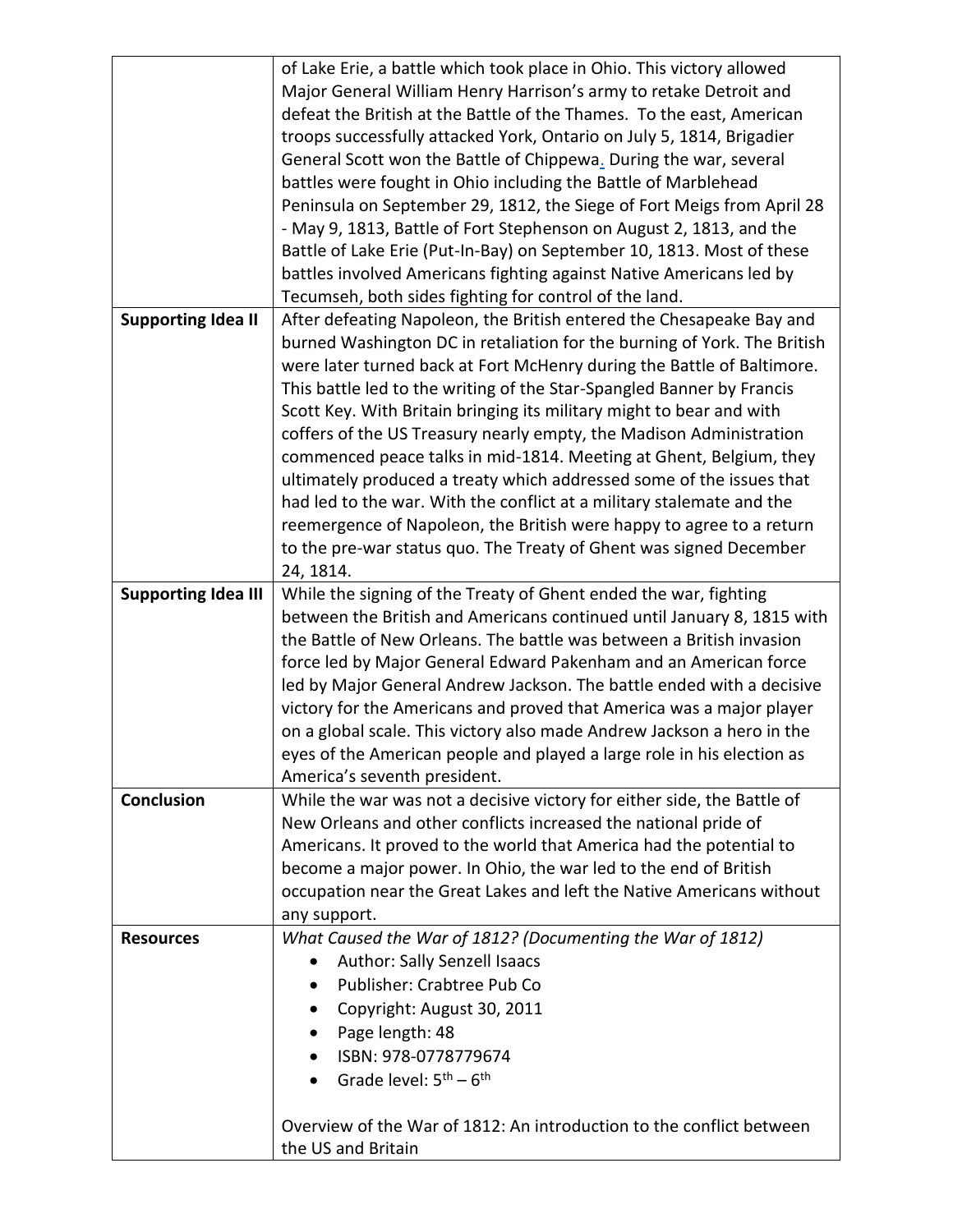| Published: July 27, 2019<br>2361373<br>Battle of New Orleans 1815 - War of 1812 DOCUMENTARY<br>Author: Kings and Generals<br>Published: July 1, 2018<br>Link: https://www.youtube.com/watch?v=IH6CsX_nOVs<br>Time: 13:19<br><b>Visual Thinking</b><br>Visual Thinking Strategies transform the way students think and learn by<br>providing training and curriculum for people to facilitate discussions of<br><b>Strategies</b><br>visual art that significantly increase student engagement, performance,<br>and enjoyment of learning.<br>https://vtshome.org/about/<br>Have students take 3-5 minutes to look at the images.<br><b>Assignment</b><br>1. Ask students to describe what they see in the images.<br>2. Ask students what more they can tell you about the images.<br>3. Ask why?<br><b>Assessment</b><br>individuals are dressed, the activity of individuals, if individuals,<br><b>Critical Thinking</b><br>the prestige of the United States in the world?<br><b>Questions</b><br>2. How did the War of 1812 impact Ohioans and westward<br>expansion?<br><b>Images</b> | Author: Kennedy Hickman                                                                                   |
|---------------------------------------------------------------------------------------------------------------------------------------------------------------------------------------------------------------------------------------------------------------------------------------------------------------------------------------------------------------------------------------------------------------------------------------------------------------------------------------------------------------------------------------------------------------------------------------------------------------------------------------------------------------------------------------------------------------------------------------------------------------------------------------------------------------------------------------------------------------------------------------------------------------------------------------------------------------------------------------------------------------------------------------------------------------------------------------------|-----------------------------------------------------------------------------------------------------------|
|                                                                                                                                                                                                                                                                                                                                                                                                                                                                                                                                                                                                                                                                                                                                                                                                                                                                                                                                                                                                                                                                                             |                                                                                                           |
|                                                                                                                                                                                                                                                                                                                                                                                                                                                                                                                                                                                                                                                                                                                                                                                                                                                                                                                                                                                                                                                                                             | Link: https://www.thoughtco.com/war-of-1812-an-overview-                                                  |
|                                                                                                                                                                                                                                                                                                                                                                                                                                                                                                                                                                                                                                                                                                                                                                                                                                                                                                                                                                                                                                                                                             |                                                                                                           |
|                                                                                                                                                                                                                                                                                                                                                                                                                                                                                                                                                                                                                                                                                                                                                                                                                                                                                                                                                                                                                                                                                             |                                                                                                           |
|                                                                                                                                                                                                                                                                                                                                                                                                                                                                                                                                                                                                                                                                                                                                                                                                                                                                                                                                                                                                                                                                                             |                                                                                                           |
|                                                                                                                                                                                                                                                                                                                                                                                                                                                                                                                                                                                                                                                                                                                                                                                                                                                                                                                                                                                                                                                                                             |                                                                                                           |
|                                                                                                                                                                                                                                                                                                                                                                                                                                                                                                                                                                                                                                                                                                                                                                                                                                                                                                                                                                                                                                                                                             |                                                                                                           |
|                                                                                                                                                                                                                                                                                                                                                                                                                                                                                                                                                                                                                                                                                                                                                                                                                                                                                                                                                                                                                                                                                             |                                                                                                           |
|                                                                                                                                                                                                                                                                                                                                                                                                                                                                                                                                                                                                                                                                                                                                                                                                                                                                                                                                                                                                                                                                                             |                                                                                                           |
|                                                                                                                                                                                                                                                                                                                                                                                                                                                                                                                                                                                                                                                                                                                                                                                                                                                                                                                                                                                                                                                                                             |                                                                                                           |
|                                                                                                                                                                                                                                                                                                                                                                                                                                                                                                                                                                                                                                                                                                                                                                                                                                                                                                                                                                                                                                                                                             |                                                                                                           |
|                                                                                                                                                                                                                                                                                                                                                                                                                                                                                                                                                                                                                                                                                                                                                                                                                                                                                                                                                                                                                                                                                             |                                                                                                           |
|                                                                                                                                                                                                                                                                                                                                                                                                                                                                                                                                                                                                                                                                                                                                                                                                                                                                                                                                                                                                                                                                                             |                                                                                                           |
|                                                                                                                                                                                                                                                                                                                                                                                                                                                                                                                                                                                                                                                                                                                                                                                                                                                                                                                                                                                                                                                                                             |                                                                                                           |
|                                                                                                                                                                                                                                                                                                                                                                                                                                                                                                                                                                                                                                                                                                                                                                                                                                                                                                                                                                                                                                                                                             |                                                                                                           |
|                                                                                                                                                                                                                                                                                                                                                                                                                                                                                                                                                                                                                                                                                                                                                                                                                                                                                                                                                                                                                                                                                             |                                                                                                           |
|                                                                                                                                                                                                                                                                                                                                                                                                                                                                                                                                                                                                                                                                                                                                                                                                                                                                                                                                                                                                                                                                                             | Using visual cues, students should observe and discuss people, the way                                    |
|                                                                                                                                                                                                                                                                                                                                                                                                                                                                                                                                                                                                                                                                                                                                                                                                                                                                                                                                                                                                                                                                                             |                                                                                                           |
|                                                                                                                                                                                                                                                                                                                                                                                                                                                                                                                                                                                                                                                                                                                                                                                                                                                                                                                                                                                                                                                                                             | landscapes, backgrounds, etc. look familiar. Students should be able to                                   |
|                                                                                                                                                                                                                                                                                                                                                                                                                                                                                                                                                                                                                                                                                                                                                                                                                                                                                                                                                                                                                                                                                             | articulate what they see in each image using visual thinking strategies.                                  |
|                                                                                                                                                                                                                                                                                                                                                                                                                                                                                                                                                                                                                                                                                                                                                                                                                                                                                                                                                                                                                                                                                             | 1. What effect did the victory at the Battle of New Orleans have on                                       |
|                                                                                                                                                                                                                                                                                                                                                                                                                                                                                                                                                                                                                                                                                                                                                                                                                                                                                                                                                                                                                                                                                             |                                                                                                           |
|                                                                                                                                                                                                                                                                                                                                                                                                                                                                                                                                                                                                                                                                                                                                                                                                                                                                                                                                                                                                                                                                                             |                                                                                                           |
|                                                                                                                                                                                                                                                                                                                                                                                                                                                                                                                                                                                                                                                                                                                                                                                                                                                                                                                                                                                                                                                                                             |                                                                                                           |
| <b>Title:</b> Battle of Lake Erie<br>Related Names: Moran, Percy, 1862-1935, artist                                                                                                                                                                                                                                                                                                                                                                                                                                                                                                                                                                                                                                                                                                                                                                                                                                                                                                                                                                                                         |                                                                                                           |
|                                                                                                                                                                                                                                                                                                                                                                                                                                                                                                                                                                                                                                                                                                                                                                                                                                                                                                                                                                                                                                                                                             |                                                                                                           |
| Date Created/Published: c1911.                                                                                                                                                                                                                                                                                                                                                                                                                                                                                                                                                                                                                                                                                                                                                                                                                                                                                                                                                                                                                                                              |                                                                                                           |
| Medium: 1 photomechanical print: halftone, color.                                                                                                                                                                                                                                                                                                                                                                                                                                                                                                                                                                                                                                                                                                                                                                                                                                                                                                                                                                                                                                           | Summary: Oliver Hazard Perry standing on front of small boat after abandoning his flagship, the Lawrence. |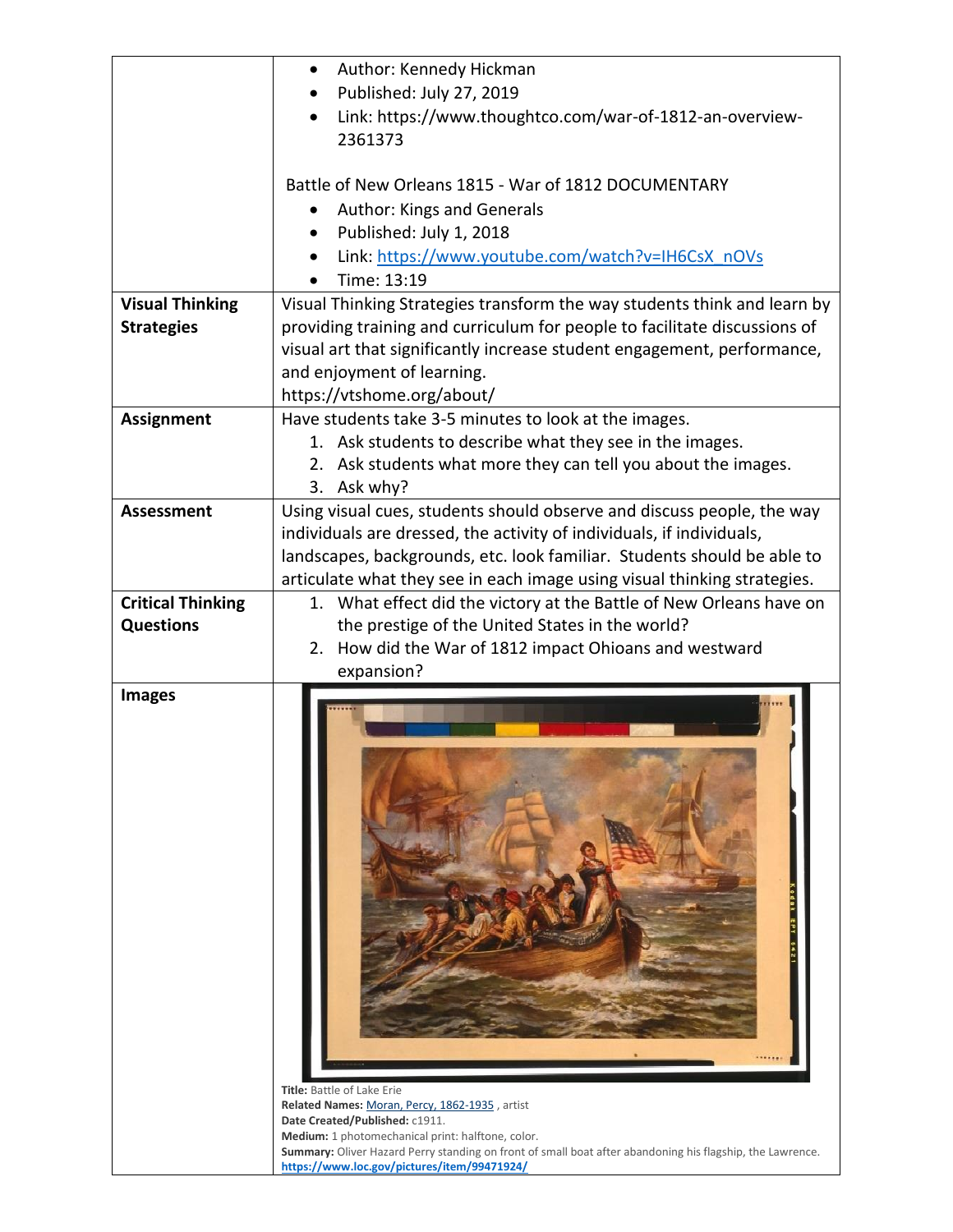